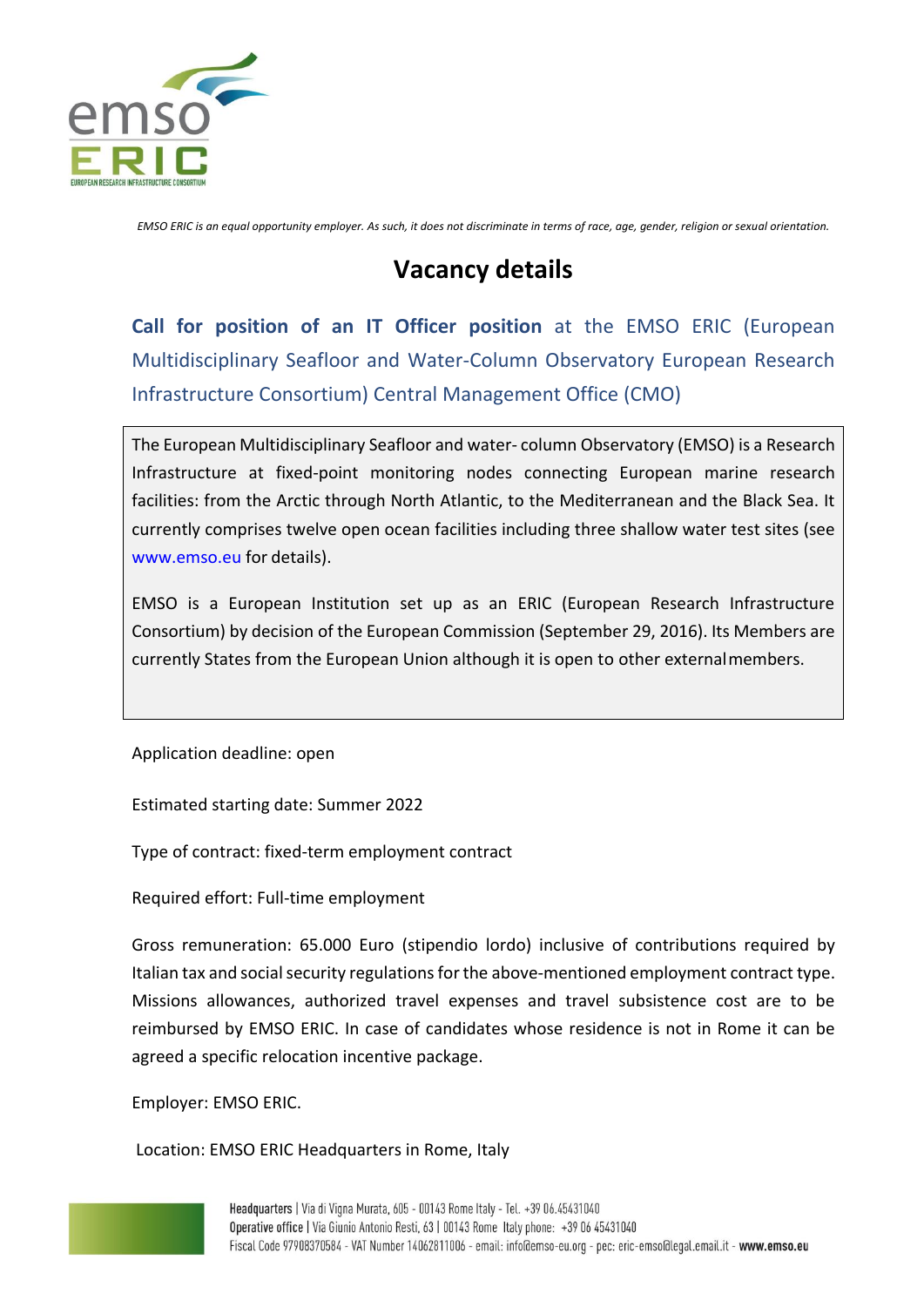

## **Job Profile:**

EMSO ERIC is seeking candidates for an Information Technology Officer position at the European Multidisciplinary Seafloor and water-column Observatory Research Infrastructure Consortium (EMSO ERIC) in Rome, Italy. The successful candidate will operate as information technology engineer and will provide technical support and liaison with stakeholders at EMSO ERIC, based in the Central Management Office (CMO) premises in Rome, Italy. He/She will provide IT engineering support to European-funded projects which will be indicated in the employment contract and assistance to the CMO in the operations and maintenance of the IT infrastructure/services and support EMSO ERIC members.

# **Position responsibilities**

He/She will provide IT support to different aspects of systems and software support, including but not limited to implementation, deployment, maintenance, monitoring, performance analysis, networking and security. He/She will work closely and collaborate with other team members, and be engaged in multiple platforms and IT-related disciplines. The to be selected person will provide support in building solutions to automate IT operations, including design, development, test, and deploy custom workflows and scripts within the cloud infrastructure that can be used for integration, deployment, monitoring, compliance, or other ongoing routine IT tasks.

This individual will also administer, monitor, and troubleshoot infrastructure, networking items, enterprise cloud infrastructure, and day-to-day end-user support. He/She will routinely interact with people of diverse backgrounds and nationalities from within and outside the EMSO ERIC organization, so interpersonal and communication skills are necessary.

The job allows international visibility and exposure to European and international scientific bodies in marine research in a multi-cultural and stimulating professional environment and can provide additional opportunities for the candidate professional and technical growth.

# **Essential Skills and Competencies:**

- Bachelor's Degree in Computer Science or Information Technology or Engineering or other bachelors in related field or even an applicable professional certification showing at least five years of relevant technical and analytical experience.
- Minimum 2 years of coding experience with an understanding of IT automation.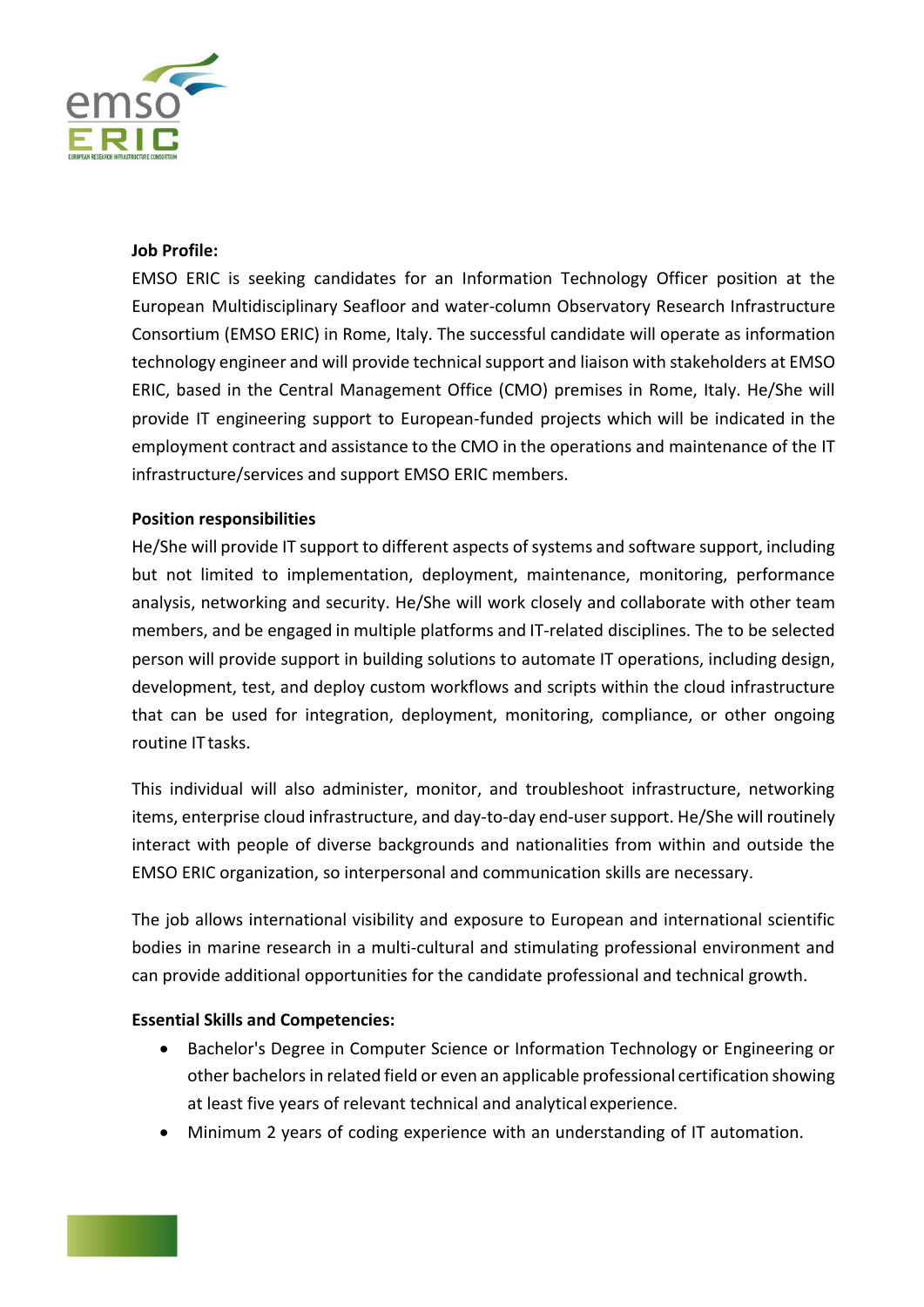

- Experience with cloud technologies (AWS and Openstack) and container and orchestration platforms (Docker, Kubernetes).
- Experience in design, implementation and management of databases, Linux server administration, and IT and cloud operations.
- Knowledge of big data and data management-related frameworks(Apache Hadoop/Spark, Kafka, Elastic, Kibana, Grafana, etc.)
- Experience in managing operation logs and backups.
- Knowledge in continuous integration/delivery/configuration management.
- Low to medium supervision needed, takes the initiative in monitoring and troubleshooting issues that arise.
- Experience in developing and managing virtual working environments, including Windows/macOS user support and project management tools.
- Experience in helpdesk and ticketing systems.
- Communication and presentation skills to engage technical and non-technical audiences.
- Ability to demonstrate courtesy to team members and internal employees while maintaining a professional standard in daily work tasks.
- Fluent in written and spoken English.

# **Desirable Skills and Competencies**

- Knowledge of web content management systems.
- Knowledge of web development frameworks.
- Provision of IT support for computers, networks, printers, and any other ITdevices.
- Google Workspace administration.
- Project management software set-up and management, using available tools.

#### **Personal Attributes Desired for the Position**

- Strong interpersonal abilities.
- Strong team-work skills.
- Ability to work also under pressure.
- Highly motivated, precise and rigorous.